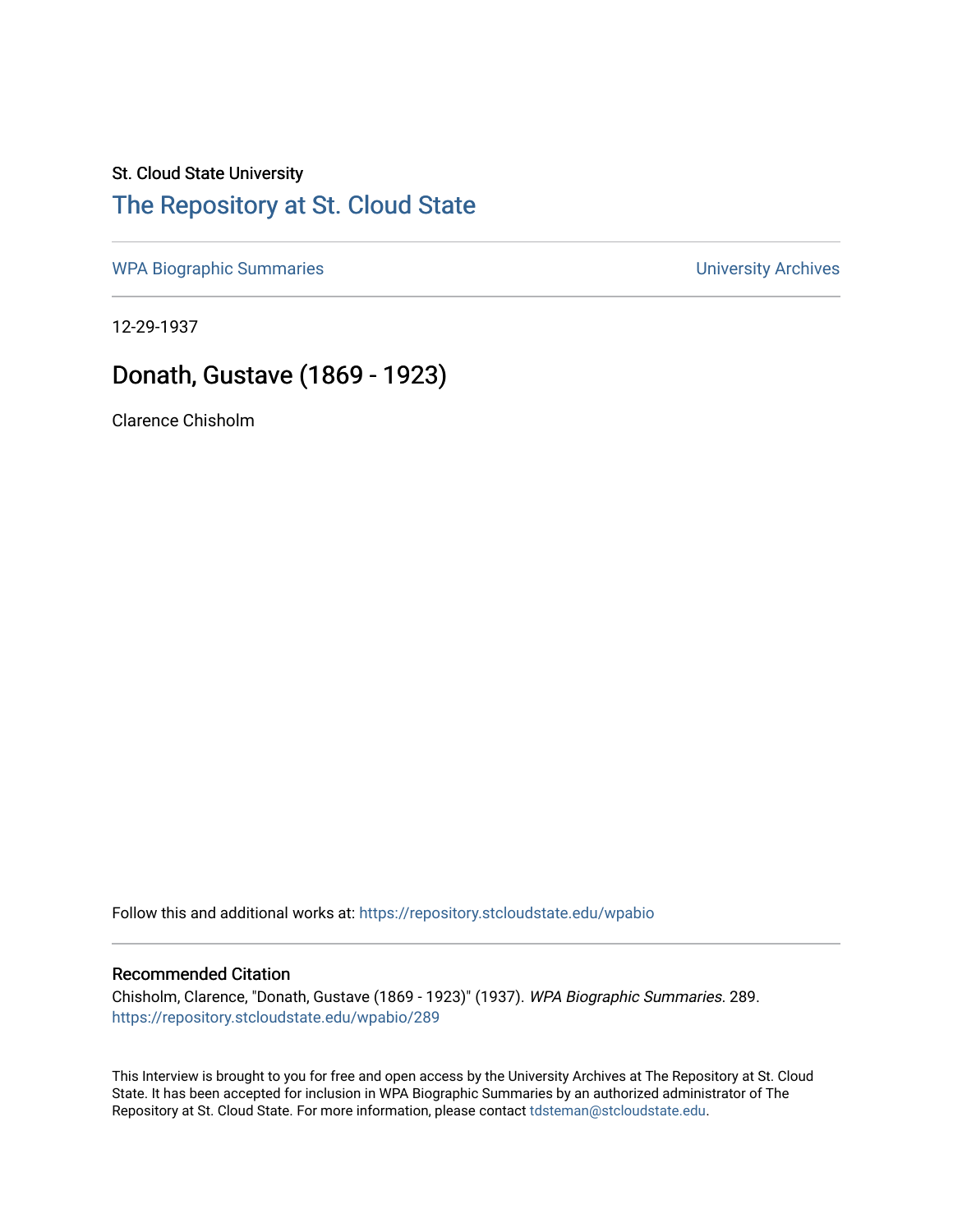DONATH, GUSTAVE

#### File No.  $B-302$

Gustave Donath was born in Zion Township. Stearns County. Minnesota, May 30, 1869. He was a son of Julius and Christina (Kruger) Donath.

Julius and Christina (Kruger) Donath were both born in Germany. After they were married, they came to America and made their home in Zion township, which also was the birthplace of their three children, who are: Amelia. Gustave, and Fred. They attended the Zion country school.

Amelia was born August 21, 1867. She married August Schmidt and they had five children, they are: Laura, Fred, Lydia, Edward, and Herbert. Amelia (Donath) Schmidt passed away March 31, 1923 and she was laid to rest in the Ebenezer Cemetery which is located in Eden Lake township. August Schmidt died June 16, 1932, and he was buried beside his wife.

Fred was born June 13, 1877. Farming was his occupation. He passed away on August 19, 1930 and was buried in the Zion Cemetery.

Gustave Donath married Gustie Gedosch, daughter of Fred and Amelia (Schroeder) Gedosch on September 8, 1898. The ceremony was performed by the Reverend J. Graeben, pastor of the Zion Evangelical Church.

Fred and Amelia (Schroeder) Gedosch lived on a farm in Zion township where their six children, Tillie, Gustie, Amelia, Emma, Fred, and Gustave were born. They all attended the Zion country school.

After their marriage, Gustave and Gustie (Gedosch) Donath lived in Paynesville township and also in Eden Lake township. Their two daughters, Elsie, and Viola were born in Paynesville township.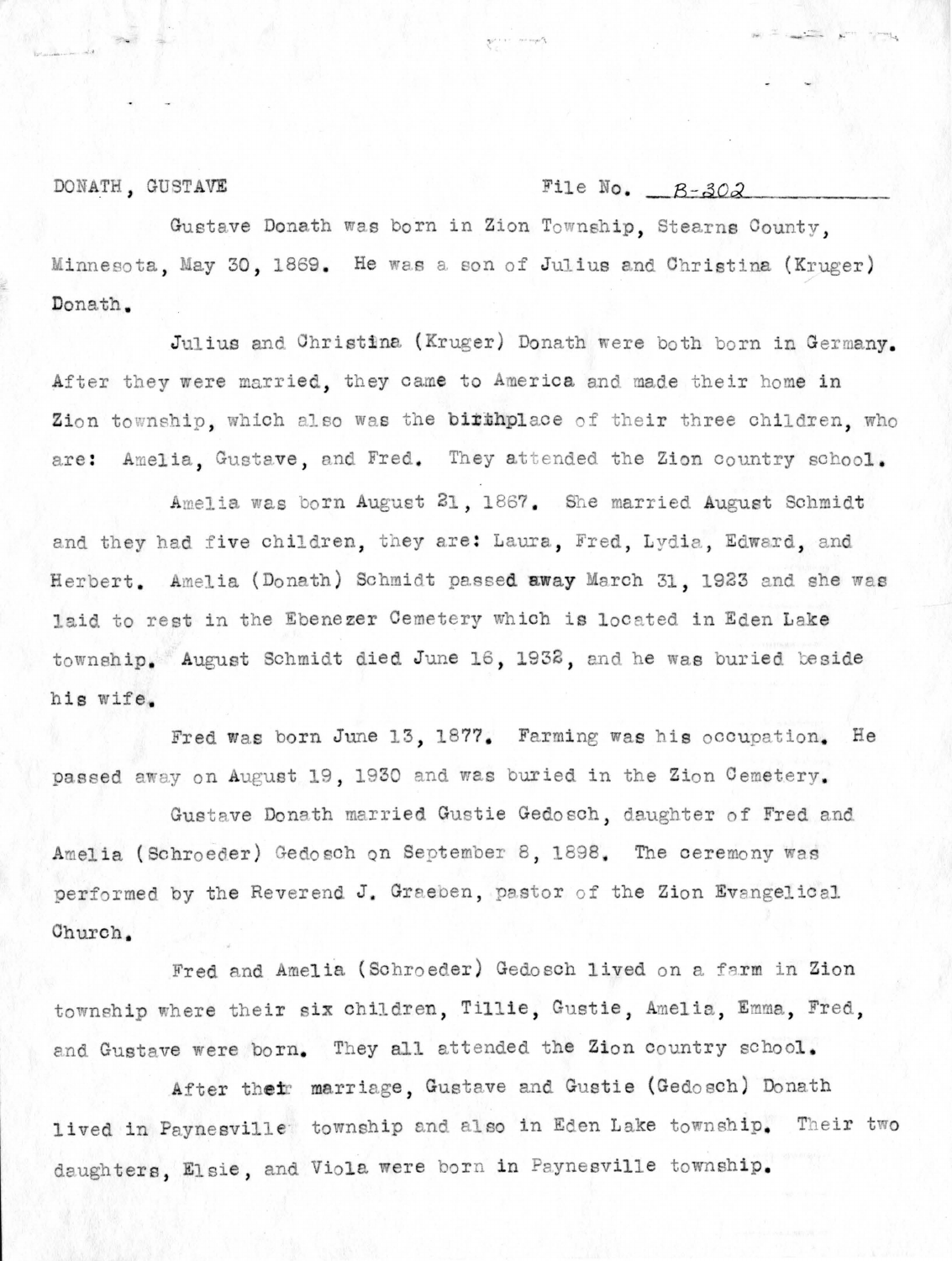#### DONATH, GUSTAVE

#### Page 2

Elsie Donath was born January 10, 1900. She passed away, following an operation, on May 1, 1937, and was laid to rest in the Zion Cemetery.

 $X$ 

Viola Donath was born March 12, 1904. She was married to Arthur Baumann on November 23, 1922. Shortly after their marriage. Arthur took sick and passed away on August 8, 1923. He was buried in the Ebenezer Cemetery. On June 26, 1929, Viola (Donath) Baumann married Ervin Boehl. They are the parents of two children; Wesley and Florence.

Gustave Donath's occupation was farming. He followed this work until they moved into the village of Paynesville in 1912 where he bought a home.

Gustave passed away January 19, 1923. He was laid to rest in the Zion Cemetery.

Gustie (Gedosch) Donath is now living with her daughter, Viola (Donath) Boehl and family, in Paynesville.

The Donath family faith is that of the Evangelical Church,

Interviewed: Gustie (Gedosch) Donath and Viola (Donath) (Baumann) Boehl July 22, 1937 Date: Clarence Chisholm  $\mathbf{B}\mathbf{v}$  :

Publication Granted